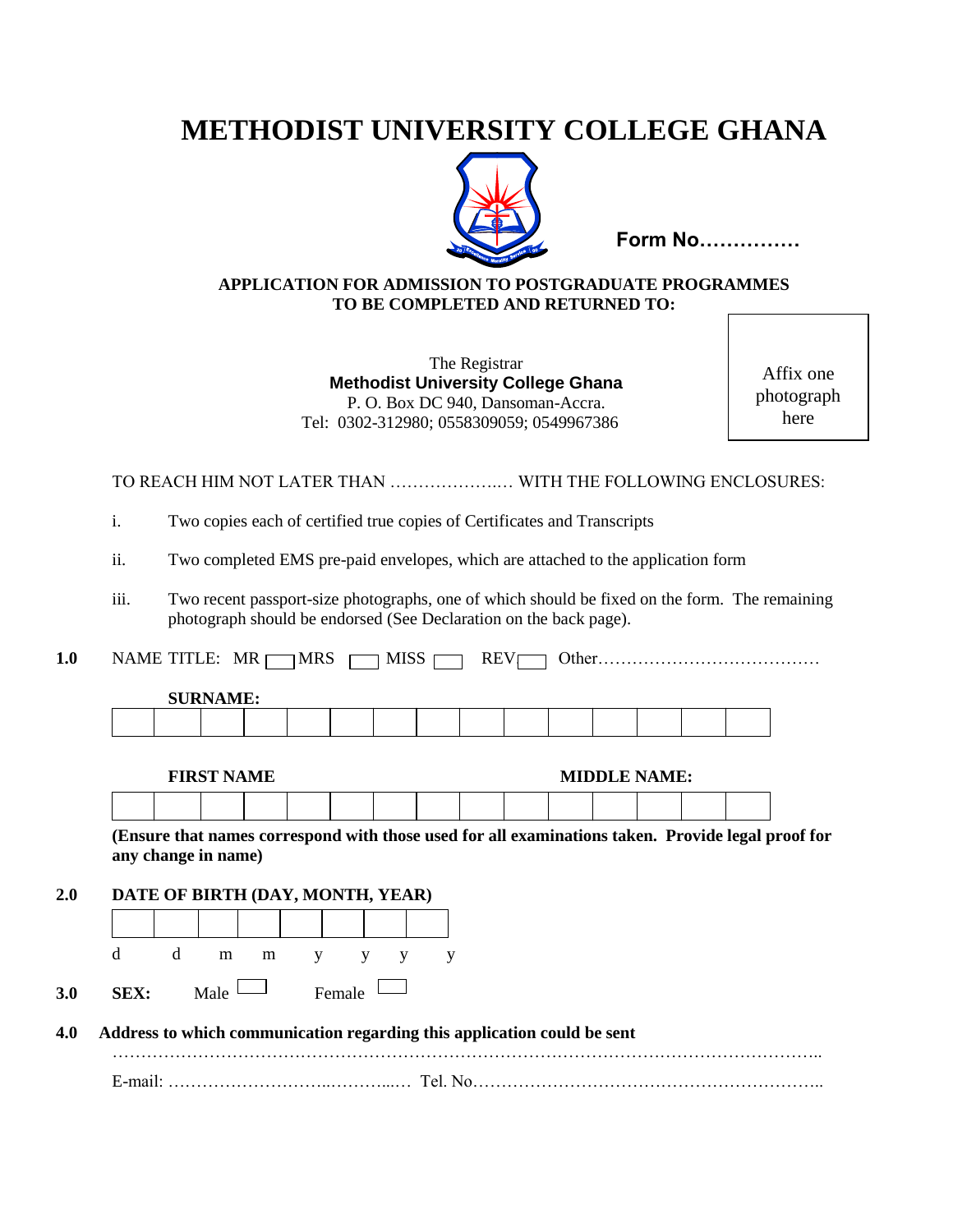**Any change in address must be communicated at once to the Registrar.**

#### **5.0 PERSONAL INFORMATION:**

| vii. Do you suffer from any form of impairment? Yes |  |  |
|-----------------------------------------------------|--|--|
|                                                     |  |  |
|                                                     |  |  |
|                                                     |  |  |

#### **6.0 EDUCATION**

### **i. Previous schools attended with dates**

| Name of Secondary Schools, Colleges and Universities | <b>Attendance Dates</b> |  |  |  |
|------------------------------------------------------|-------------------------|--|--|--|
|                                                      | From                    |  |  |  |
|                                                      |                         |  |  |  |
|                                                      |                         |  |  |  |
|                                                      |                         |  |  |  |

ii. Degree(s) obtained, giving class/division (where applicable) date and subject(s) including subsidiary

subject(s) if any

| Degree(s) | Class/Division | Subject(s) | Date |
|-----------|----------------|------------|------|
| . .       |                |            |      |
| <u>.</u>  |                |            |      |

**iii.** Other academic qualifications

1………………………………………….. 2…………………………………………..

# **7.0 EMPLOYMENT HISTORY**

Particulars of past and present employment

| Employer(s) | Position | Date |
|-------------|----------|------|
| . .         |          |      |
| <u>L.</u>   |          |      |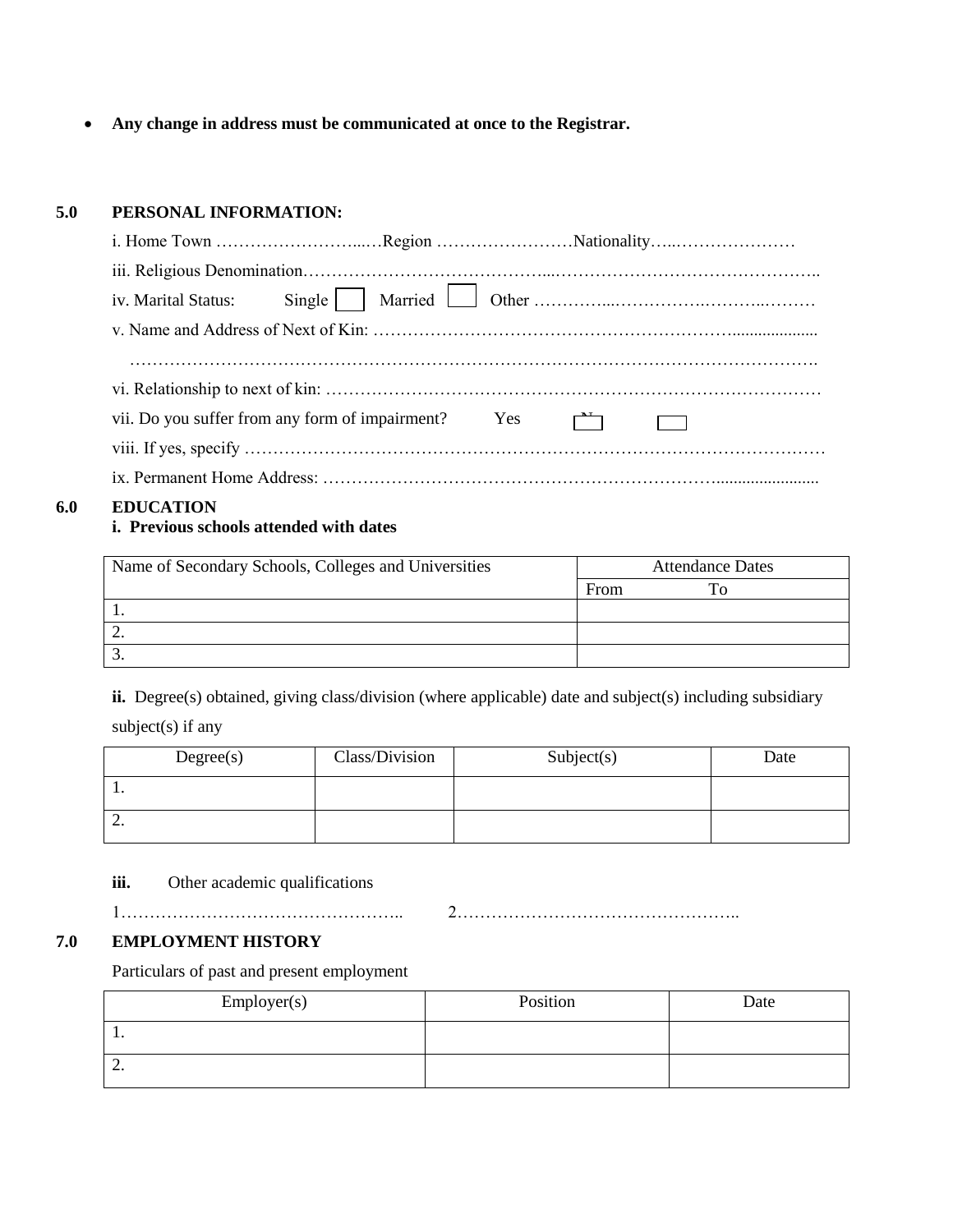#### **8.0 RESEARCH INFORMATION**:

a. State areas of research in which you are particularly interested\_\_\_\_\_\_\_\_\_\_\_\_\_\_\_\_\_\_\_\_\_\_\_\_\_\_\_\_\_\_\_\_\_

| b. Give a brief outline of research(es) undertaken (Use a separate sheet where necessary) |  |
|-------------------------------------------------------------------------------------------|--|
|-------------------------------------------------------------------------------------------|--|

|--|--|--|--|--|

\_\_\_\_\_\_\_\_\_\_\_\_\_\_\_\_\_\_\_\_\_\_\_\_\_\_\_\_\_\_\_\_\_\_\_\_\_\_\_\_\_\_\_\_\_\_\_\_\_\_\_\_\_\_\_\_\_\_\_\_\_\_\_\_\_\_\_\_\_\_\_\_\_\_\_\_\_\_

\_\_\_\_\_\_\_\_\_\_\_\_\_\_\_\_\_\_\_\_\_\_\_\_\_\_\_\_\_\_\_\_\_\_\_\_\_\_\_\_\_\_\_\_\_\_\_\_\_\_\_\_\_\_\_\_\_\_\_\_\_\_\_\_\_\_\_\_\_\_\_\_\_\_\_\_\_\_

\_\_\_\_\_\_\_\_\_\_\_\_\_\_\_\_\_\_\_\_\_\_\_\_\_\_\_\_\_\_\_\_\_\_\_\_\_\_\_\_\_\_\_\_\_\_\_\_\_\_\_\_\_\_\_\_\_\_\_\_\_\_\_\_\_\_\_\_\_\_\_\_\_\_\_\_\_\_

\_\_\_\_\_\_\_\_\_\_\_\_\_\_\_\_\_\_\_\_\_\_\_\_\_\_\_\_\_\_\_\_\_\_\_\_\_\_\_\_\_\_\_\_\_\_\_\_\_\_\_\_\_\_\_\_\_\_\_\_\_\_\_\_\_\_\_\_\_\_\_\_\_\_\_\_\_\_

### **9.0. POSTGRADUATE PROGRAMMES BEING OFFERED (Please tick one).**

| <b>Dansoman Campus</b>               | <b>Tema Campus</b>                  |
|--------------------------------------|-------------------------------------|
| *E<br>M. A. GUIDANCE AND COUNSELLING | M. A. GUIDANCE & COUNSELLING        |
| M.PHIL GUIDANCE AND COUNSELLING *E   | M.PHIL GUIDANCE & COUNSELLING *W    |
| M. PHIL STATISTICS *E                |                                     |
| $WD \Box$<br>EDL<br>M. B. A. FINANCE | $*W$ $\Box$<br>M. B. A. FINANCE     |
| M.B.A ACCOUNTING ED<br>$WD$          | M.B.A ACCOUNTING *W                 |
| M.B.A. MARKETING ED<br>$WD + 1$      | M.B.A. MARKETING<br>$*W$ .          |
| M.B.A. HUMAN RESOURCE MANAGEMENT ED  | M.B.A. HUMAN RESOURCE MANAGEMENT *W |

# **9.1 Session Codes: \*E - Only Evening Session is available**

 **\*W - Only Weekend Session is available**

- **ED Dansoman Evening**
- **WD Dansoman Weekend**

## **10. RESEARCH TOPIC**

State the Research Topic you wish to present for the post-graduate programme

\_\_\_\_\_\_\_\_\_\_\_\_\_\_\_\_\_\_\_\_\_\_\_\_\_\_\_\_\_\_\_\_\_\_\_\_\_\_\_\_\_\_\_\_\_\_\_\_\_\_\_\_\_\_\_\_\_\_\_\_\_\_\_\_\_\_\_\_\_\_\_\_\_\_\_\_\_\_

\_\_\_\_\_\_\_\_\_\_\_\_\_\_\_\_\_\_\_\_\_\_\_\_\_\_\_\_\_\_\_\_\_\_\_\_\_\_\_\_\_\_\_\_\_\_\_\_\_\_\_\_\_\_\_\_\_\_\_\_\_\_\_\_\_\_\_\_\_\_\_\_\_\_\_\_\_\_

# **11.0 CAREER OBJECTIVES**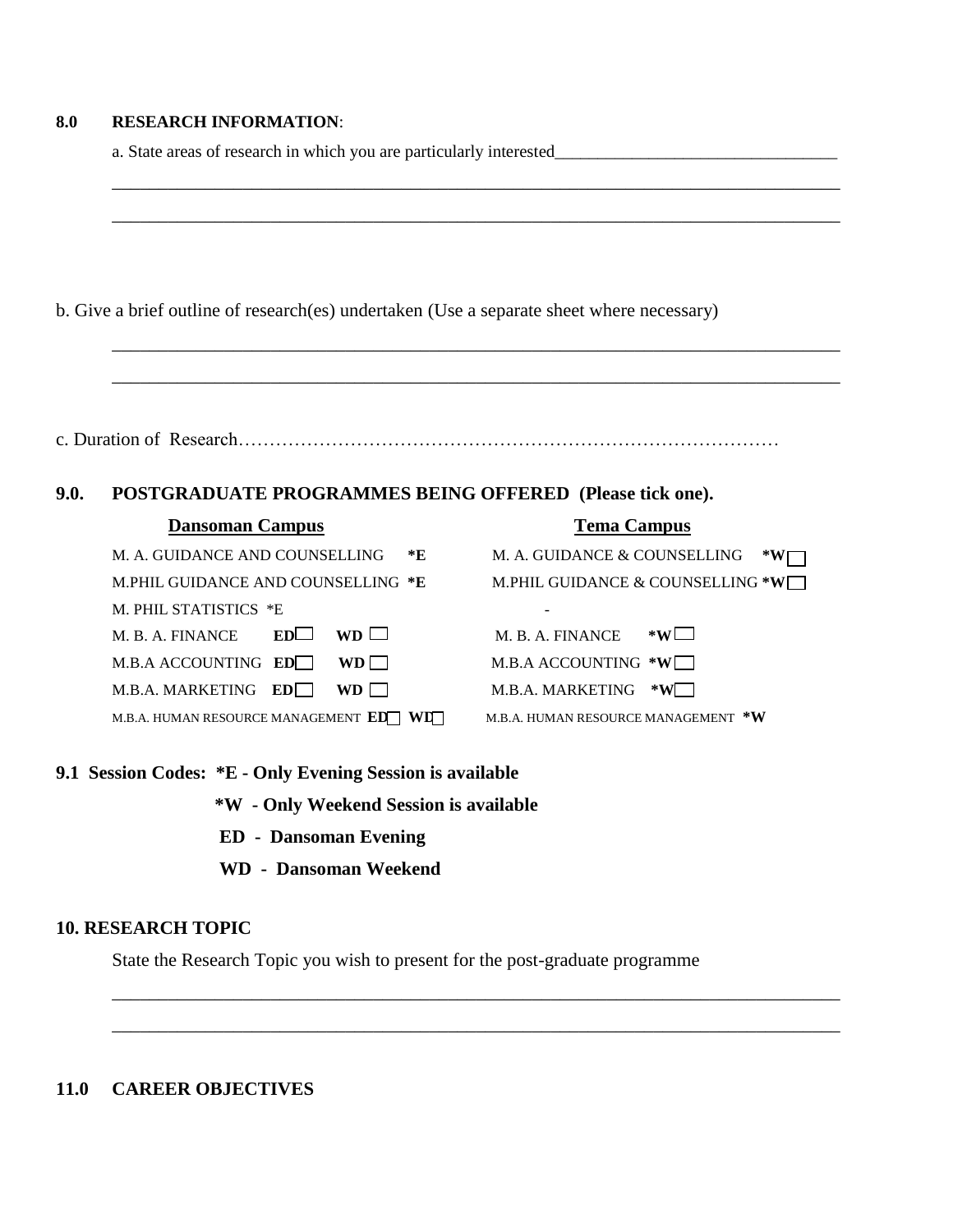Indicate your career objectives for the next decade

| <b>12.0</b>  |                                                                                                 |     | <b>SOURCE OF FUNDING</b>                                                                                  |  |      |             |  |  |  |  |
|--------------|-------------------------------------------------------------------------------------------------|-----|-----------------------------------------------------------------------------------------------------------|--|------|-------------|--|--|--|--|
|              | Indicate how you will finance your studies at the University College (Tick the appropriate box) |     |                                                                                                           |  |      |             |  |  |  |  |
|              |                                                                                                 | i.  | Parent/Guardian                                                                                           |  | iii. | Scholarship |  |  |  |  |
|              |                                                                                                 | ii. | Study Leave with pay $\boxed{\phantom{a}}$ iv.                                                            |  |      | Other       |  |  |  |  |
|              |                                                                                                 |     | <b>PLEASE NOTE:</b> The University College does not give financial assistance to students admitted to its |  |      |             |  |  |  |  |
|              |                                                                                                 |     | programmes. Before students are registered, they will be required to pay their fees in full by Bankers'   |  |      |             |  |  |  |  |
|              |                                                                                                 |     | Draft as indicated in the Admission Letter.                                                               |  |      |             |  |  |  |  |
|              |                                                                                                 |     |                                                                                                           |  |      |             |  |  |  |  |
| <b>13.0.</b> |                                                                                                 |     |                                                                                                           |  |      |             |  |  |  |  |
|              |                                                                                                 |     |                                                                                                           |  |      |             |  |  |  |  |
|              | b.                                                                                              |     |                                                                                                           |  |      |             |  |  |  |  |
|              |                                                                                                 |     |                                                                                                           |  |      |             |  |  |  |  |
|              | $C_{\bullet}$                                                                                   |     |                                                                                                           |  |      |             |  |  |  |  |
|              |                                                                                                 |     |                                                                                                           |  |      |             |  |  |  |  |
| 14 A         |                                                                                                 |     |                                                                                                           |  |      |             |  |  |  |  |

\_\_\_\_\_\_\_\_\_\_\_\_\_\_\_\_\_\_\_\_\_\_\_\_\_\_\_\_\_\_\_\_\_\_\_\_\_\_\_\_\_\_\_\_\_\_\_\_\_\_\_\_\_\_\_\_\_\_\_\_\_\_\_\_\_\_\_\_\_\_\_\_\_\_\_\_\_\_\_\_\_\_\_\_

**14.0 If you have ever been admitted to this University College or other Universities, you must supply the following information:**

|     | Name of University | Year of<br>Admission | Course of Study | Last year in the<br>Institution | Reasons for leaving |
|-----|--------------------|----------------------|-----------------|---------------------------------|---------------------|
| . . |                    |                      |                 |                                 |                     |
| ٠.  |                    |                      |                 |                                 |                     |

**IMPORTANT**: AN APPLICANT WHO MAKES A FALSE STATEMENT OR WITHHOLDS RELEVANT INFORMATION WILL BE REFUSED ADMISSION. IF HE/SHE HAS ALREADY BEEN ADMITTED TO THE UNIVERSITY COLLEGE, HE/SHE WILL BE ASKED TO WITHDRAW.

Signature of applicant…………………………………Date……………………….

#### **DECLARATION BY WITNESS**

The declaration should be signed by someone of high repute who should also endorse one of the passport size photographs on the reverse side. This person should be a Senior Public Servant/Clergyman/Lawyer/Medical Practitioner. The application will not be valid if this declaration is not signed.

I certify that the photograph endorsed by me is the true likeness of the applicant …………………………………… who is personally known to me. I have inspected his/her certificates and I am satisfied that the names on them conform to those by which, to the best of my knowledge, he/she is officially known.

Name………………………………………Signature: …………………………Date..…………